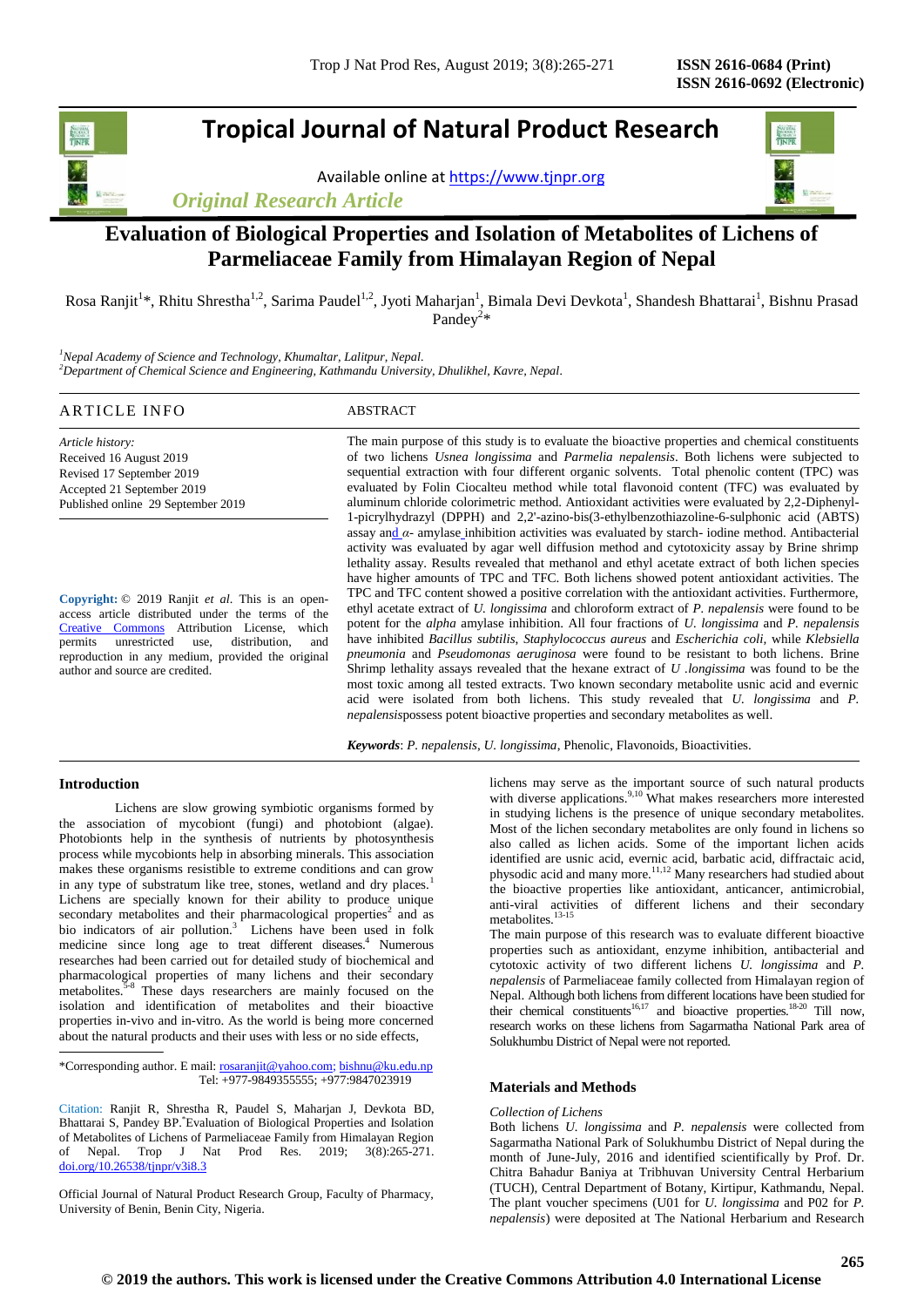*Extract Preparation*

Air dried lichens were ground to powdered form. Eighty four gram (84 g) of powdered *U. longissima* and thirty five gram (35 g) of *P. nepalensis* were sequentially extracted with four different organic solvents; namely, Hexane, Chloroform, Ethyl acetate and Methanol with increasing order of polarity by percolation method. After 3 days, mixture was filtered and filtrate was concentrated by evaporating solvent in rotary evaporator and dry extract were kept in glass vial at 4ºC until use.

#### *Isolation of Secondary Metabolites*

Soil Conservation, Godawari, Kathmandu, Nepal.

All the four fractions of *U. longissima* and *P. nepalensis* were first analyzed by Thin Layer Chromatography (TLC) which suggested the presence of Evernic acid and Usnic acid in the chloroform and ethyl acetate extracts on comparision with standard of both metabolites. About 6g of the choloroform extract was subjected to Silica gel Column Chromatography. Column was eluted with hexane. Hexane/ Chloroform, (10-90%, 20-80%, 30-70%, 40-60%, 50-50%, 60-40%, 70-30%, 80-20%, 90-10%), 100% Chloroform, 1-10% Chloroform/ Methanol and finally column was washed with 100% methanol to obtained several fractions. Both compounds were purified from hexane/chloroform fraction by several column chromatographies. The pure compounds obtained were identified by doing co-TLC with respective standard compounds.

# *Determination of total phenolic content (TPC)*

Total phenolic content was determined by Folin Ciocalteu (FC) assay according to the method described by previous investigator.<sup>[21](#page-6-0)</sup> Briefly, 0.5 mL of all fractions of both lichens (1 mg/mL concentration) was prepared in methanol. Then 0.8 mL of distilled water and 0.1 mL of FC-reagent were added and allowed to stand for 3 minutes. Then 0.3 mL of Na<sub>2</sub>CO<sub>3</sub> (75mg/mL) was added and incubated for 30 minutes and absorbance was measured at 765 nm. Gallic acid (1 mg/mL) was used as standard, all the experiments were performed in triplicates and results were expressed as milligram of Gallic acid equivalent per gram of dry weight (mg GAE/g DW).

#### *Determination of total flavonoid content (TFC)*

Total flavonoid content was estimated by Aluminum Chloride colorimetric assay as previously reported with slight modification.<sup>[22](#page-6-1)</sup> Briefly, 1.5 mL of all fractions of both lichens (concentration of 1 mg/mL) was prepared in methanol. Then 75  $\mu$ L of 5% NaNO<sub>2</sub> was added to the samples and incubated for 6 minutes. After incubation, 150  $\mu$ L of AlCl<sub>3</sub> (20mg/mL) was added to the reaction mixture and again incubated for 6 minutes. Further, 0.5 mL of 1M NaOH was added; volume was made up to 3 mL by adding distilled water. The reaction mixture was shaken properly and absorbance was measured at 510 nm wavelength. Quercetin (1 mg/mL) was used as standard, all the experiments were performed in triplicates and results were expressed as milligram of Quercetin equivalent per gram of dry extract (mg QE/g DW).

#### *Antioxidant Activity DPPH assay*

For DPPH assay, procedure explained by previous investigator<sup>[23](#page-6-2)</sup> was followed with slight modifications. Different concentrations of all four fractions of both lichens (50-800µg/mL) were prepared in methanol. Gallic acid (1-5 μg/mL) as standard antioxidant was prepared in distilled water. DPPH solution (0.3mM) was freshly prepared prior to the test and dissolved properly in methanol. Then 1 mL of each concentration of all samples were mixed with 1mL of 0.3 mM DPPH, shaken properly and incubated in dark for 30 minutes and absorbance was measured at 517 nm. Control was prepared by using solvent instead of samples. The experiments were performed in triplicate and percentage Radical Scavenging Activity (RSA) was calculated by using the following formula.

#### %RSA =  $\Delta$ bsorbance of control- Absorbance of sample  $\times$  100 Absorbance of control

The inhibition concentration at which absorbance is 50% ( $IC_{50}$ ) was calculated by using average RSA.

#### *ABTS assay*

ABTS assay was also performed for evaluating antioxidant activity of both lichens. This assay was performed according to Thaipong et al.<sup>[24](#page-6-3)</sup> Briefly, 7 mM of ABTS and 2.45 mM of potassium per sulfate  $(K_2S_2O_8)$  were prepared in distilled water, mixed in equal volume and incubated in the dark for 12-16 hours at room temperature to generate free radical. ABTS radical was diluted with Phosphate Buffer Saline (PBS) to obtain the absorbance of about 1-1.5. One milliliter of working solution of different concentrations of extracts was prepared in methanol and Gallic acid (10-100 μg/mL) used as standard in distilled water. Then 2 mL of already prepared ABTS radical was added to it, mixed properly and allowed to stand for 15 minutes. After 15 minutes, absorbance was measured at 734 nm. The experiments were performed in triplicate and percentage Radical Scavenging Activity (RSA) was calculated by using the following formula.

#### %RSA =  $\Delta$ bsorbance of control- Absorbance of sample  $\times$  100 Absorbance of control

The inhibition concentration at which absorbance is 50%  $(IC_{50})$  was calculated by using average RSA.

# *Alpha-amylase inhibition assay*

α-amylase inhibition assay was performed by starch iodine method<sup>[25](#page-6-4)</sup> with slight modifications. Stock solutions of 1mg/mL of lichen extracts were prepared in 99% DMSO and then diluted to different concentrations (20-100  $\mu$ g/mL) with phosphate buffer up to final volume of 500 µL. 100 µg/mL fungal alpha amylase (diastase) was prepared in Phosphate Buffer Saline (PBS) and 100μl was added to prepared samples and incubated for 10 minutes at 37˚C. Further 200µl of 1% starch was added and further incubated for 30 minutes at 37˚C. α-amylase blank and substrate blank were also prepared simultaneously where distilled water was used instead of enzyme and starch respectively. After 30 minutes of incubation, 50 µl of iodine solution was added in each reaction mixture and diluted with 3 mL distilled water. Absorbance was measured at 565 nm and each experiment was performed in triplicate. Percentage inhibition of αamylase was calculated by the following equation.

% Inhibition =  $A-C \times 100$ B-C

Where, A is the absorbance of sample, B is the absorbance of  $\alpha$ amylase blank and C is the absorbance of substrate blank.  $IC_{50}$  value was calculated by plotting percentage inhibition against sample concentration.

# *Antibacterial assay*

Antibacterial activity was evaluated by agar well diffusion method adopted by previous investigator.<sup>[26](#page-6-5)</sup> Single colony of five pathogenic bacteria, *Bacillus subtilis* (ATCC 6051), *Staphylococcus aureus* (ATCC 25923), *Escherichia coli* (ATCC 25922), *Klebsiella pneumoniae* (ATCC 700603), *Pseudomonas aeruginosa* (ATCC 27853), were inoculated in nutrient broth and incubated for 12-16 hours and compared with 0.5 McFarland standards. Muller Hinton Agar (MHA) agar plates were then swabbed with the respective bacteria and wells were made with 5 mm borer. All fractions of both lichens were dissolved in 100% DMSO to make concentration of 20mg/mL and Streptomycin was dissolved in distilled water to make concentration of 100µg/mL. 50 μL of all prepared samples, Streptomycin as a positive control and 100% DMSO as negative control were loaded in different wells, allowed to diffuse for 2-3 hours and incubated for 16-18 hours at 37˚C. After 18 hours, zone of inhibition was measured and the results were expressed as mean  $\pm$ standard deviation.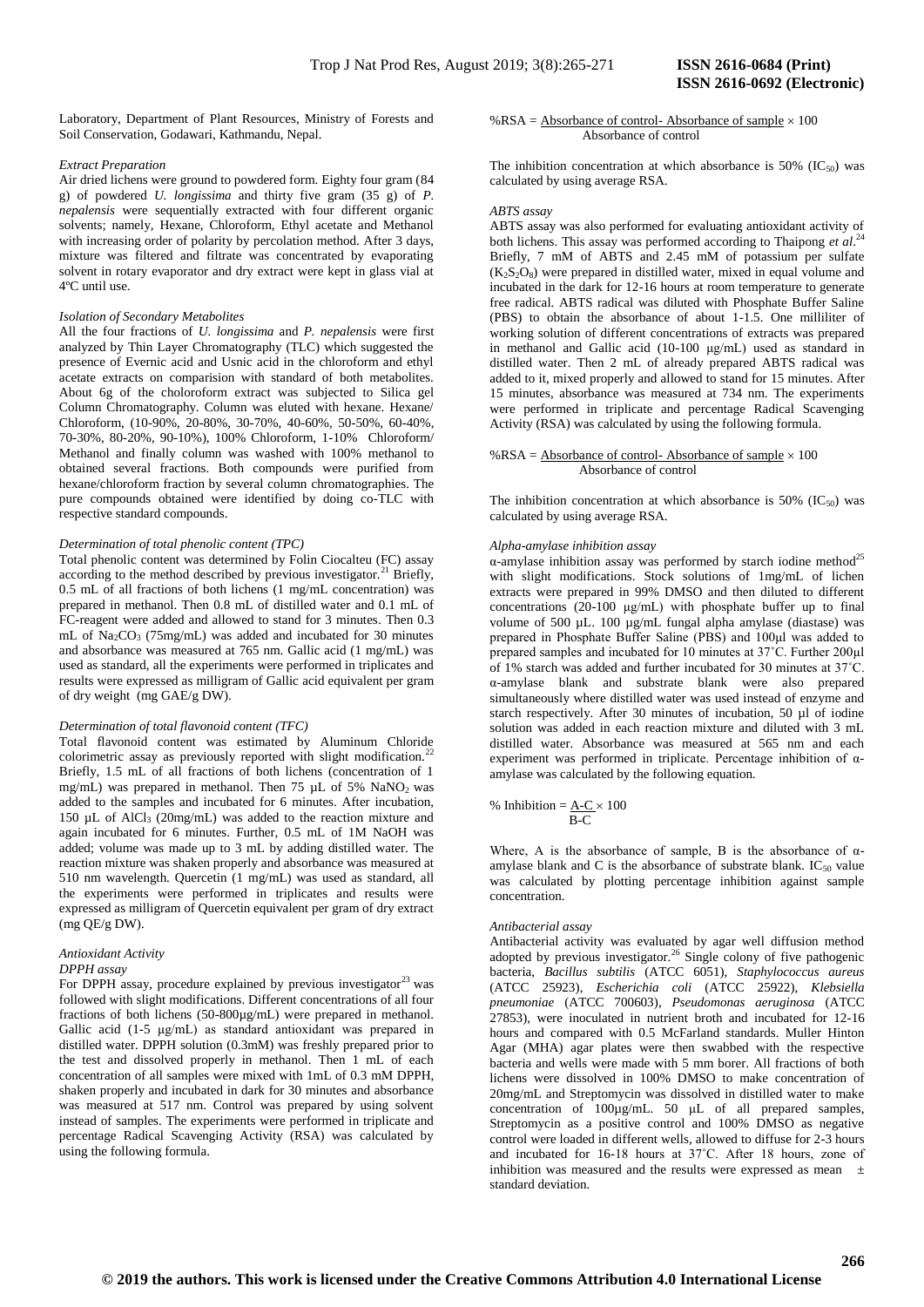#### *Cytotoxicity assay*

Cytotoxicity of both lichen extracts was evaluated by Brine Shrimp Lethality Assay as previously described by Olowa and Olaga.<sup>2</sup> Artificial sea water was prepared by dissolving 40g sea salt in one liter distilled water and shrimp eggs were added in it to hatch for 48 hours. Three different concentrations of extracts (10, 100 and 1000) µg/mL were prepared in suitable solvents (Chloroform, Ethyl acetate and Methanol) and required amounts were transferred to the respective vials labeled as 10, 100 and 1000 µg/mL allowing solvents to dry completely. After 48 hours, 10 mature shrimps were transferred into each vials containing 5mL sea water and allowed to stand for 24 hours. After 24 hours, toxicity of the lichen extracts was analyzed by observing dead shrimps, obtaining mortality percentage and  $LC_{50}$ values.

## *Statistical analysis*

Origin Pro 6.1, SPSS version 20 and MS-Excel 2010 software were used for analysis of data. ANOVA were carried out for determining significance level and Spearmen's correlation was performed for obtaining correlation coefficients. Probit (probability unit) analysis was performed for determining the  $LC_{50}$  value for brine shrimp lethality assay.

# **Results and Discussion**

# *Extraction*

Air dried plant were extracted with four different solvents; hexane, chloroform, ethyl acetate and methanol in the increasing order of polarity. The percentage yield of the extracts was listed in the Table 1. The highest yield, of *U. longissima*, was obtained with chloroform (8.05%) followed by methanol (3.15%). While the highest yield of *P nepalensis*, was obtained with methanol (4.15%), followed by chloroform (3.07%).

#### *Isolation of secondary metabolites*

Secondary metabolites of lichens were isolated by performing column chromatography of chloroform extracts of both lichens. Usnic acid was isolated from extract of both lichens while Evernic acid was isolated from *U. longissima* extract. Both metabolites Usnic acid and Evernic acid (Figure 1a and 1b) were identified by comparing with the standard compounds.

#### *Total Phenolic Content (TPC) and Total Flavonoid Content (TFC)*

TPC and TFC of all four fractions of *U. longissima* and *P. nepalensis* are summarized in Table 2. According to the result obtained, Ethyl acetate fraction of *U. longissima* contains the highest amount of TPC  $(43.88 \pm 0.42 \text{mgGAE/g DW})$  and TFC  $(171.13 \pm 9.04 \text{mgQE/g})$ DW). Whereas, in *P. nepalensis*, methanolic fraction contained highest amount of TPC (39.68  $\pm$  0.76 mgGAE/g DW) and ethyl acetate fraction contained the highest TFC (151.53  $\pm$  5.49 mgQE/g DW)

# *Antioxidant assay*

DPPH and ABTS free radical scavenging activity of all four extracts of *U. longissima* and *P. nepalensis* were investigated by determining the percentage inhibition of free radicals and  $IC_{50}$  values (Table 4). Figure 2 and Figure 3 showed concentration dependent inhibition of free radicals. Among four extracts of U. longissima, the lowest  $IC_{50}$ value was obtained for ethyl acetate extract (219.49  $\pm$  3.99 μg/mL) in DPPH assay and for chloroform extract  $(9.45 \pm 0.20 \text{ µg/mL})$  in ABTS assay. Similarly, among the four extracts of *P. nepalensis*, the lowest IC<sub>50</sub> value was obtained for methanol extract (270.75  $\pm$  9.3  $\mu$ g/mL) in DPPH assay and for ethyl acetate extract (2.39  $\pm$  0.18 μg/mL) in ABTS assay. Hexane extract of both lichens was found to be least potent. Lower the  $IC_{50}$  values, higher the antioxidant activities. Thus chloroform, ethyl acetate and methanolic extracts of both lichens were found to be potent free radical inhibitors.

The correlation between DPPH and ABTS assays with TPC and TFC of all four extracts of both lichens were analyzed using the correlation coefficient. Result revealed that DPPH assay is significantly correlated

with TPC and TFC in both lichens species while ABTS assay is only significantly correlated only with TFC (Table 3). This is in support of previous reports that phenolics and flavonoids are the major constituents of lichens which are responsible for the different bioactive properties but not obligatory in every case.<sup>[28,](#page-6-7)[29](#page-6-8)</sup>

Natural products are gaining attention of researchers due to their potent bioactivity with less or no side effects.<sup>[30](#page-6-9)</sup> Many research have been carried out to study natural antioxidants and antioxidant activities of different lichen metabolites. Our study also focused on free radical scavenging ability of different extracts of two lichens. In our study, Ethyl acetate and methanol extract of both lichens showed relatively high DPPH free radical scavenging activity compared to other two solvent extract, which might be due to the presence of higher amount of TPC and TFC. Varying IC<sub>50</sub> values for the DPPH and ABTS assay by same sample are reported previously as well and reason might be the different affinity of hydrogen donors (phenols and flavonoids) to the different free radicals.<sup>[31](#page-6-10)</sup>

#### *Alpha-amylase inhibition assay*

α- amylase inhibition activity of all fractions of both lichens was determined by starch iodine method. The general principle behind this method is when lichen extract inhibits the enzyme  $\alpha$ -amylase; starch does not degrade into glucose and gives blue color after addition of iodine. This activity was evaluated by determining percentage inhibition of enzyme by the samples and  $IC_{50}$  values of each fraction were then calculated. Figure 4 showed concentration dependent inhibition of enzyme by samples. Our findings revealed that chloroform and ethyl acetate fractions of *P. nepalensis* are more potent enzyme inhibitors with IC<sub>50</sub> values of 138.60  $\pm$  6.66µg/mL and 183.67±3.75µg/mL respectively. Among the two lichens; *P. nepalensis* was found to be more promising to inhibit α-amylase.

Since very few studies had been carried out on  $\alpha$ -amylase inhibitory activity of lichens.<sup>[32,](#page-6-11)[33](#page-6-12)</sup> This study might be the addition of one more step in the study of enzyme inhibition activity of lichens. Inhibitory activity might be due to the blocking of active site of the enzyme by the inhibitors such as phenolics, flavonoid and other compounds present in lichens as reported in previous works.<sup>3</sup>

#### *Antibacterial activity*

Agar well diffusion method was followed for determination of antibacterial activity of lichen extracts. Overall results are presented in Table 5. Five pathogenic bacteria were used for susceptibility test, among which *B. subtilis*, *E.coli* and *S. aureus* were found to be susceptible to both lichen extracts. Most promising antibacterial activity was shown by chloroform extract of *P. nepalensis* with effective zone of inhibition against *E. coli* (34 ± 1.41 mm), *S. aureus* (33.5 ± 2.12 mm) and *B. subtilis* (23.5 ± 2.12 mm). *K. pneumoniae* and *P. aeruginosa* were resistant to all extracts. Streptomycin used as positive control was sensitive to all tested bacteria while negative control DMSO had no effect.

Numerous researches had been carried out for the study of antimicrobial activity of different types of lichens all over the world. Pure lichen metabolites have also been screened for their antimicrobial sensitivity.<sup>[35](#page-6-14)</sup> Antibacterial activity of chloroform extract of *P*. *nepalensis* against E. coli and S. aureus had drawn special attention and need to be studied further due to exceptionally highest zone of inhibition obtained. However, all fractions of both lichens were insensitive towards the *K. pneumonia* and *P. aeruginosa*.



**Figure 1:** Chemical Structure of (a) Usnic acid (b) Evernic Acid.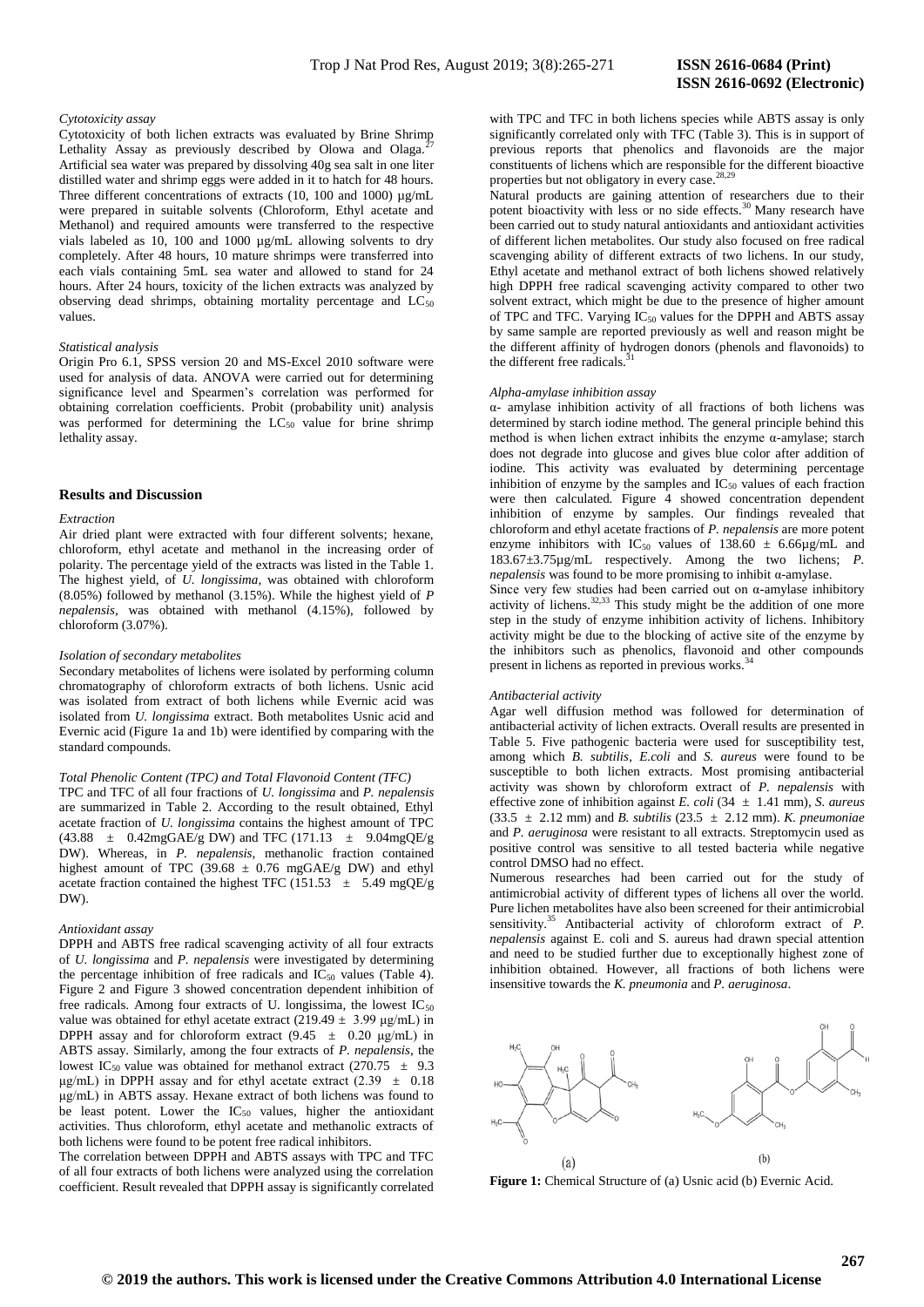

**Figure 2:** Percentage Inhibition of DPPH free radicals by different extracts of *U. longissima* and *P. nepalensis.*







**Figure 5:** Percentage Inhibition of *α*-Amylase enzyme by different extracts of *U. longissima* and *P. nepalensis.*



**Figure 5:** Percentage mortality of brine shrimps for different concentrations of extracts of *U. longissima*



**Figure 6:** Percentage mortality of brine shrimps by different concentrations of extracts of *P. nepalensis*

The resistance of *K. pneumoniae* and *P. aeruginosa* to all the lichen extracts might be due to their complex cell wall structure and protection mechanism that crude extract could not damage.<sup>[36,](#page-6-15)[37](#page-6-16)</sup> The mechanism behind the antibacterial activity of lichen extract might be due to the halt of RNA and DNA synthesis<sup>[38](#page-6-17)</sup> and inhibition of protein synthesis<sup>[39](#page-6-18)</sup> of susceptible bacteria by the antibiotic compounds present in the lichen.

#### *Cytotoxicity assay*

Cytotoxicity of the lichen extracts were evaluated by performing Brine Shrimp Lethality assay. The 48 hours old shrimps were treated with three different concentrations of the samples in triplicate. Cytotoxicity level was determined by mortality rate of shrimps and LC<sub>50</sub> values were calculated. Figure 5 and 6 show the concentration dependent cytotoxic activity of lichen extracts. Highest cytotoxicity was determined for hexane extract of *U. longissima* with LC<sub>50</sub> value 8.974 µg/mL followed by Chloroform extract 47.794µg/mL. Methanolic and ethyl acetate extracts were found to be comparatively less toxic with LC<sub>50</sub> values 107.94 µg/mL and 171.65µg/mL respectively. *P*. *nepalensis* extracts were found to be less cytotoxic compared to *U. longissima*.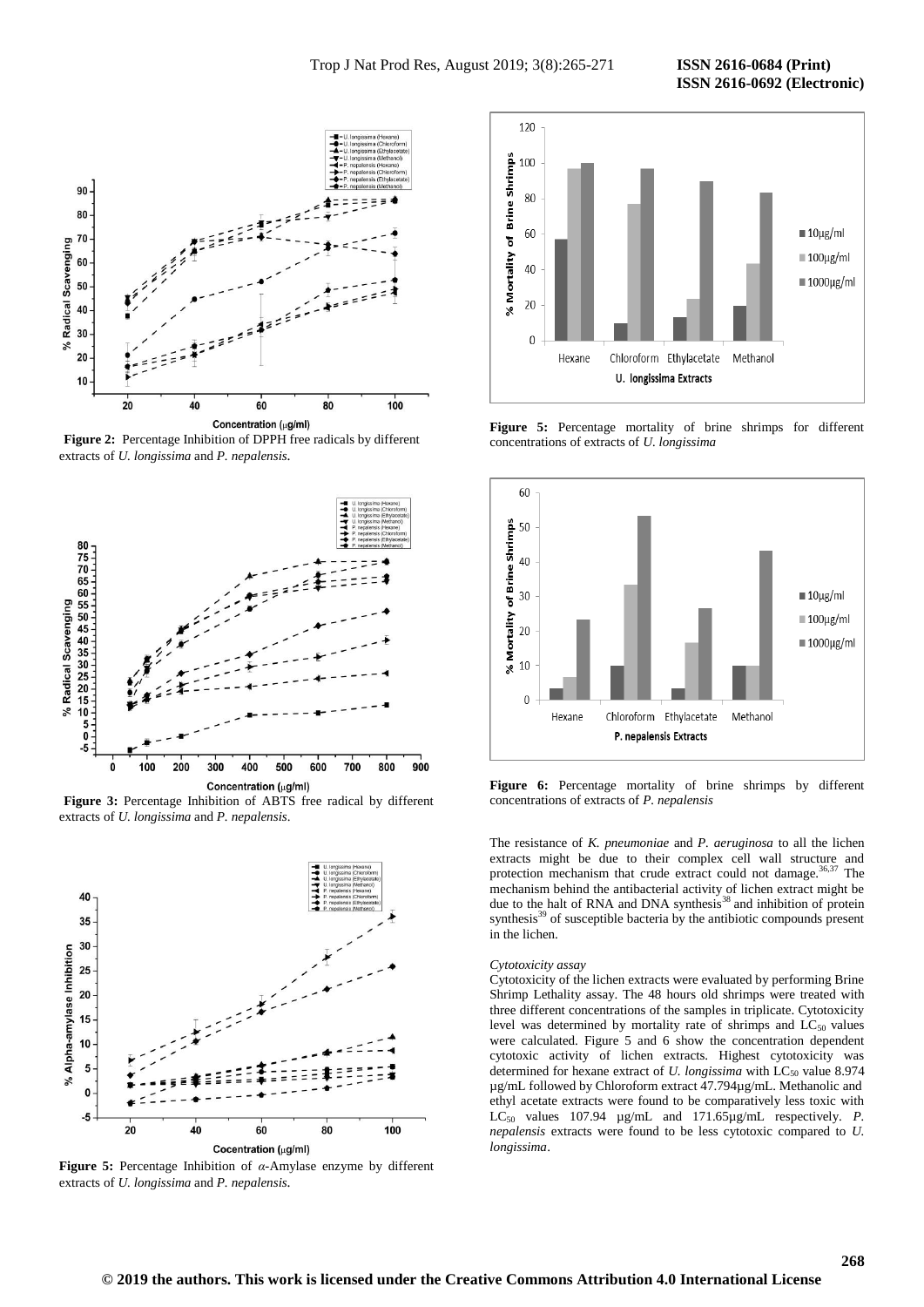Earlier studies of cytotoxic activity reported that lichen extracts and their metabolites possess effective cytotoxic effects.<sup>[40](#page-6-19)</sup> This study also strongly supported that lichen *U. longissima* possess strong cytotoxic effects due to the presence of active secondary metabolite Usnic acid, also supported by Ding *et al*. [41](#page-6-20)

**Table 1:** Total percentage yield of extracts of *U. longissima* and *P. nepalensis*

| <b>Solvents</b> | U. longissima                    |                        | P. nepalensis                |                        |  |
|-----------------|----------------------------------|------------------------|------------------------------|------------------------|--|
| used            | Weight<br>- of<br>$ext{ract}(g)$ | Yield<br>$\frac{9}{6}$ | Weight<br>- of<br>extract(g) | Yield<br>$\frac{9}{6}$ |  |
| Hexane          | 0.823                            | 0.97                   | 0.27                         | 0.77                   |  |
| Chloroform      | 6.759                            | 8.05                   | 1.075                        | 3.07                   |  |
| Ethyl acetate   | 0.436                            | 0.51                   | 0.676                        | 1.93                   |  |
| Methanol        | 2.646                            | 3.15                   | 1.455                        | 4.15                   |  |

**Table 2:** Total phenolic content (TPC) and flavonoid content (TFC) of *U. longissima* and *P. nepalensis* crude extract.

|               |                             | U. longissima     |                             | P. nepalensis              |
|---------------|-----------------------------|-------------------|-----------------------------|----------------------------|
|               | <b>TPC</b><br>(mg GAE/g DW) | TFC.              | <b>TPC</b><br>(mg GAE/g DW) | <b>TFC</b><br>(mg QE/g DW) |
| Hexane        | $25.86 \pm 0.40^*$          | $26.27 + 2.20$    | $10.36 + 0.22$              | $82.17 + 4.28**$           |
| Chloroform    | $29.09 + 1.11*$             | $74.11 + 4.50$    | $14.71 \pm 0.088$           | $72.77 + 9.06**$           |
| Ethyl acetate | $43.88 + 0.42$              | $171.13 \pm 9.04$ | $32.18 + 0.97$              | $151.53 \pm 5.49***$       |
| Methanol      | $32.59 + 0.51$              | $107.85 + 2.60$   | $39.68 + 0.76$              | $149.31 \pm 8.86***$       |

[Note: All the values are significantly different at  $p < 0.05$  except the values marked with equal number of sign\*]

**Table 3:** Spearman's rho Correlation coefficient of antioxidant activity with TPC and TFC of *U. longissima* and *P. nepalensis*

|                   | Correlation $(R^2)$ |          |               |          |  |
|-------------------|---------------------|----------|---------------|----------|--|
| Assay             | U. longissima       |          | P. nepalensis |          |  |
|                   | TPC                 | TFC      | <b>TPC</b>    | TFC      |  |
| <b>DPPH</b> Assay | $0.900**$           | $0.733*$ | $0.940**$     | $0.577*$ |  |
| <b>ABTS</b> Assay | 0.333               | $0.683*$ | 0.374         | $0.681*$ |  |

\*Correlation is significant at the 0.05 level (2-tailed). \*\*Correlation is significant at the 0.01 level (2-tailed).

|  | Table 4: DPPH, ABTS, $\alpha$ -amylase inhibition and Brine Shrimp lethality assay of U. longissima and P. nepalensing |  |  |
|--|------------------------------------------------------------------------------------------------------------------------|--|--|
|--|------------------------------------------------------------------------------------------------------------------------|--|--|

| <b>Test Samples</b>     | <b>Extract</b> | <b>DPPH</b><br>Assay<br>$IC_{50}$ (µg/mL) | <b>ABTS</b><br>Assay<br>$IC_{50}$ (µg/mL) | α-Amylase Inhibition<br>Assay<br>$IC_{50}$ (µg/mL) | <b>Brine Shrimp</b><br><b>Lethality Assay</b><br>$LC_{50}$ (µg/mL) |
|-------------------------|----------------|-------------------------------------------|-------------------------------------------|----------------------------------------------------|--------------------------------------------------------------------|
|                         | Hexane         | $2035.46 \pm 3.81$                        | $28.86 \pm 0.25$                          | $1001.79 \pm 13.13$                                | 8.974                                                              |
| U. longissima           | Chloroform     | $401.68 + 5.74$                           | $9.45 + 0.20$                             | $940.91 + 17.55$                                   | 47.794                                                             |
|                         | Ethyl acetate  | $219.49 + 3.99$                           | $11.25 \pm 0.59*$                         | $412.98 + 3.59$                                    | 165.96                                                             |
|                         | Methanol       | $261.16 + 2.08$                           | $10.26 \pm 0.19*$                         | $742.54 + 71.7$                                    | 107.655                                                            |
|                         | Hexane         | $2045.52 + 42.20$                         | $23.75 \pm 0.11**$                        | $371.55 + 5.89$                                    | 19245.97                                                           |
|                         | Chloroform     | $1006.16 + 15.20$                         | $24.91 + 1.42**$                          | $138.60 + 6.66$                                    | 656.71                                                             |
| P. nepalensis           | Ethyl acetate  | $696.56 + 7.93$                           | $2.39 + 0.18$                             | $183.67 + 3.75$                                    | 4531                                                               |
|                         | Methanol       | $270.75 \pm 9.30$                         | $21.52 + 1.10$                            | $783.51 \pm 7.36$                                  | 1315.82                                                            |
| Standard<br>Gallic Acid |                | $5.54 \pm 0.12$                           | $1.74 \pm 0.11$                           |                                                    |                                                                    |

Note:

All the means are significantly different at  $p < 0.05$  except for those denoted by same number of  $*$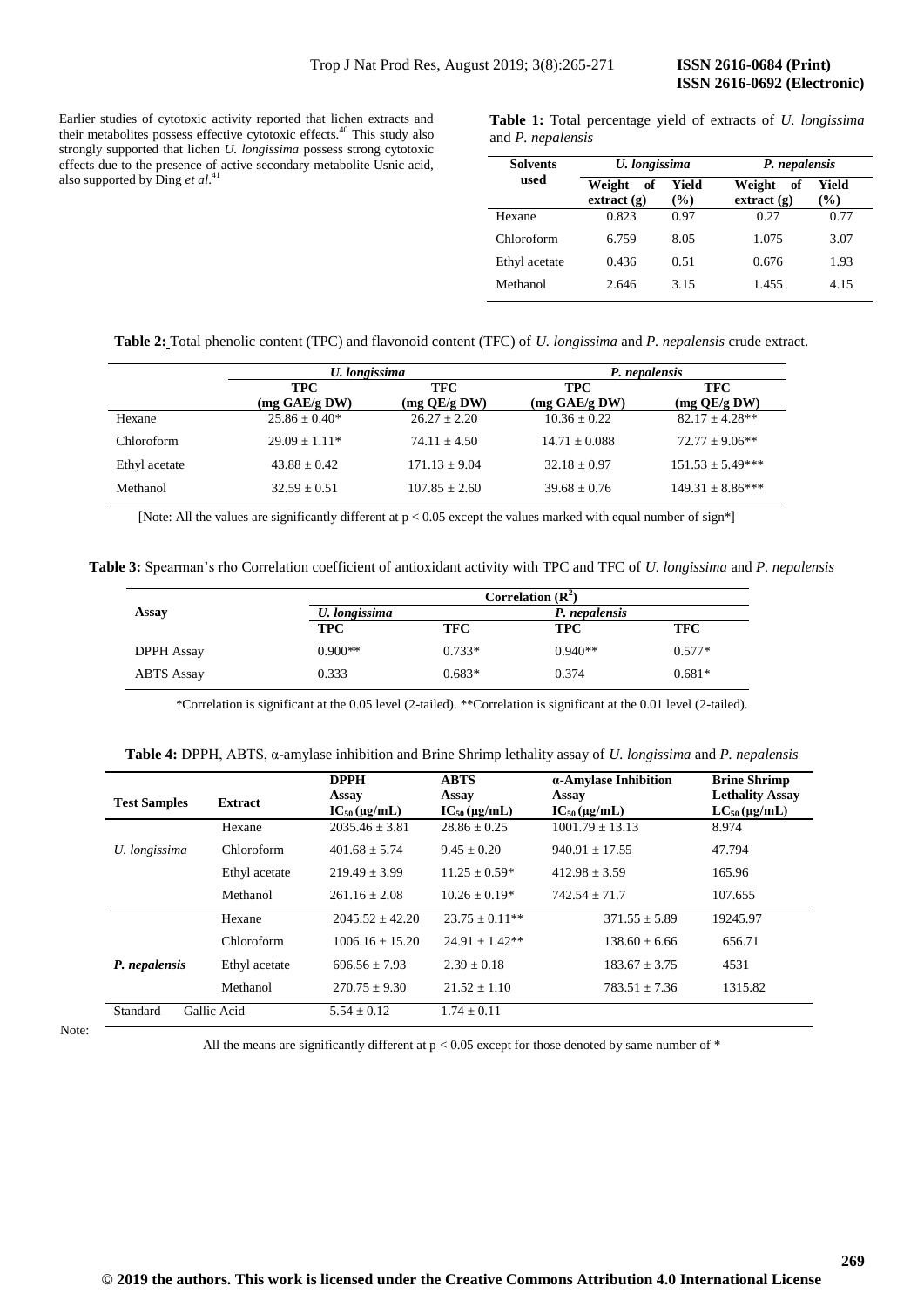| <b>Test Samples</b> |                   | <b>Zone of Inhibition (mm)</b> |                  |                  |                  |               |
|---------------------|-------------------|--------------------------------|------------------|------------------|------------------|---------------|
|                     |                   | <b>B.</b> subtilis             | S. aureus        | E.coli           | K. pneumonia     | P. aeruginosa |
|                     | Hex               | $16.00 \pm 1.41$               | $15.66 \pm 1.15$ | $15.33 \pm 2.51$ | ND               | ND            |
|                     | CHCl <sub>3</sub> | $24.50 + 0.70$                 | $6.33 + 0.57$    | $5.33 \pm 0.57$  | ND               | ND            |
|                     | EtOAc             | $16 + 0.40$                    | $10.33 \pm 0.57$ | $9.33 \pm 1.52$  | ND               | ND            |
| U. longissima       | MeOH              | $17.00 + 1.41$                 | $10.33 \pm 0.57$ | $9.66 + 1.52$    | ND               | ND            |
|                     | Hex               | $23 + 0.20$                    | $14.33 \pm 0.55$ | $13 \pm 0.10$    | ND               | ND            |
|                     | CHCl <sub>3</sub> | $23.50 + 2.12$                 | $33.50 \pm 2.12$ | $34.00 \pm 1.41$ | ND               | ND            |
|                     | EtOAc             | $17.50 \pm 0.7$                | $11.00 + 2.82$   | $7.50 \pm 0.70$  | ND               | ND            |
|                     | MeOH              | $6.00 + 1.41$                  | ND               | ND               | ND               | ND            |
| Streptomycin        |                   | $17.00 \pm 1.42$               | $17.00 \pm 2.00$ | $16.30 \pm 0.58$ | $17.66 \pm 0.58$ | 17            |

**Table 5:** Zone of inhibition shown by *U. longissima* and *P. nepalensis* against different pathogenic bacteria

[Note: (ND) = Not Detected, Hex- Hexane; CHCl3- Chloroform; EtOAc-Ethyl acetate; MeOH-Methanol Concentrations used; Lichen extracts = 20 mg/mL, Streptomycin = 100 μg/mL]

# **Conclusion**

This study revealed that lichen collected from Sagarmatha National Park of Solukhumbu District of Nepal possess significant biological activities such as antioxidant, alpha-amylase, cytotoxic and antimicrobial activities. Also these lichens are good source of Usnic acid and evernic acid.

#### **Conflict of interest**

The authors declare no conflict of interest.

# **Authors' Declaration**

The authors hereby declare that the work presented in this article is original and that any liability for claims relating to the content of this article will be borne by them.

# **Acknowledgments**

We are very grateful to The World Academy of Science (TWAS) Trieste, Italy for providing financial support (Rosa Ranjit, PhD, RGA No. 13-088RG/CHE/AS\_G) and scholarship to Ms. Rhitu shrestha for Master by Research (MS) program at Kathmandu University through this grant. We are very thankful to EVK2CNR for supporting to collect plant material form Sagarmatha National Park, Nepal. We are very thankful to Late Prof. Dr. Mohan Bikram Gewali for support and encouragement. We would like to thank Nepal Health Research Laboratory for providing ATCC pathogenic bacteria.

# <span id="page-5-0"></span>**References**

- Mikhailova IN. Populations of epiphytic lichens under stress conditions: survival strategies. The Lichenologist. 2007; 39(1):83-89.
- <span id="page-5-1"></span>2. Gupta V, Darokar M, Shanker K, Negi A, Srivastava S, Gupta M[, Khanuja](https://www.researchgate.net/profile/Suman_Khanuja) SPS. Rapid and sensitive HPLC method for the determination of polyphenols in various lichen species of Himalayan origin. J Liq Chromatogr Related Technol. 2007; 30(1):97-111.
- <span id="page-5-2"></span>3. Conti ME, Cecchetti G. Biological monitoring: lichens as bioindicators of air pollution assessment--a review. Environ. Pollut. 2001; 114(3):471-492.
- 4. Crawford SD. Lichens used in traditional medicine. Lichen secondary metabolites: Springer; 2019. 31-97 p.
- 5. Brisdelli F, Perilli M, Sellitri D, Piovano M, Garbarino JA, Nicoletti M, Bozzi A, Amicosante G, Celenza G. Cytotoxic activity and antioxidant capacity of purified lichen

metabolites: an in vitro study. Phytother Res. 2013; 27(3):431-437.

- 6. Honda N, Pavan FR, Coelho R, de Andrade Leite S, Micheletti A, Lopes TI, Misutsu MY, Beatriz A, Brum RL, Leite CQ. Antimycobacterial activity of lichen substances. Phytomedicine. 2010;17(5):328-332.
- 7. Kumar J, Dhar P, Tayade AB, Gupta D, Chaurasia OP, Upreti DK, Arora R, Srivastava RB. Antioxidant capacities, phenolic profile and cytotoxic effects of saxicolous lichens from trans-Himalayan cold desert of Ladakh. PloS one. 2014;9(6):e98696.
- 8. Yılmaz M, Türk AÖ, Tay T, Kıvanç M. The Antimicrobial Activity of Extracts of the Lichen *Cladonia foliacea* and Its (–)-Usnic Acid, Atranorin, and Fumarprotocetraric Acid Constituents. Z Naturforsch C. 2004; 59(3-4):249-254.
- <span id="page-5-5"></span>9. Cocchietto M, Skert N, Nimis P, Sava G. A review on usnic acid, an interesting natural compound. Naturwissenschaften. 2002;89(4):137-146.
- <span id="page-5-6"></span>10. Seca A, Pinto D. Plant secondary metabolites as anticancer agents: successes in clinical trials and therapeutic application. Int J Mol Sci. 2018; 19(1):263.
- <span id="page-5-7"></span>11. Boustie J, Grube M. Lichens—a promising source of bioactive secondary metabolites. Plant Genet Resour. 2005; 3(2):273-287.
- <span id="page-5-8"></span>12. Frisvad JC, Andersen B, Thrane U. The use of secondary metabolite profiling in chemotaxonomy of filamentous fungi. Mycol Res. 2008; 112(2):231-240.
- <span id="page-5-9"></span>13. Bačkorová M, Jendželovský R, Kello M, Bačkor M, Mikeš J, Fedoročko P. Lichen secondary metabolites are responsible for induction of apoptosis in HT-29 and A2780 human cancer cell lines. Toxicol in vitro. 2012; 26(3):462- 8.
- 14. Kowalski M, Hausner G, Piercey-Normore MD. Bioactivity of secondary metabolites and thallus extracts from lichen fungi. Mycoscience. 2011; 52(6):413-418.
- 15. Xu M, Heidmarsson S, Olafsdottir ES, Buonfiglio R, Kogej T, Omarsdottir S. Secondary metabolites from cetrarioid lichens: chemotaxonomy, biological activities and pharmaceutical potential. Phytomedicine. 2016; 23(5):441- 459.
- <span id="page-5-10"></span>16. Kumar SK, Banskota AH, Manandhar MD. Isolation and identification of some chemical constituents of *Parmelia nepalensis*. Planta med. 1996; 62(01):93-94.
- <span id="page-5-11"></span><span id="page-5-3"></span>17. Safe S, Safe LM, Maass WS. Sterols of three lichen species: Lobaria pulmonaria, Lobaria scrobiculata and *Usnea longissima*. Phytochemitry. 1975; 14(8):1821-1823.
- <span id="page-5-12"></span><span id="page-5-4"></span>18. Gómez-Serranillos MP, Fernández-Moriano C, González-Burgos E, Divakar PK, Crespo A. Parmeliaceae family: